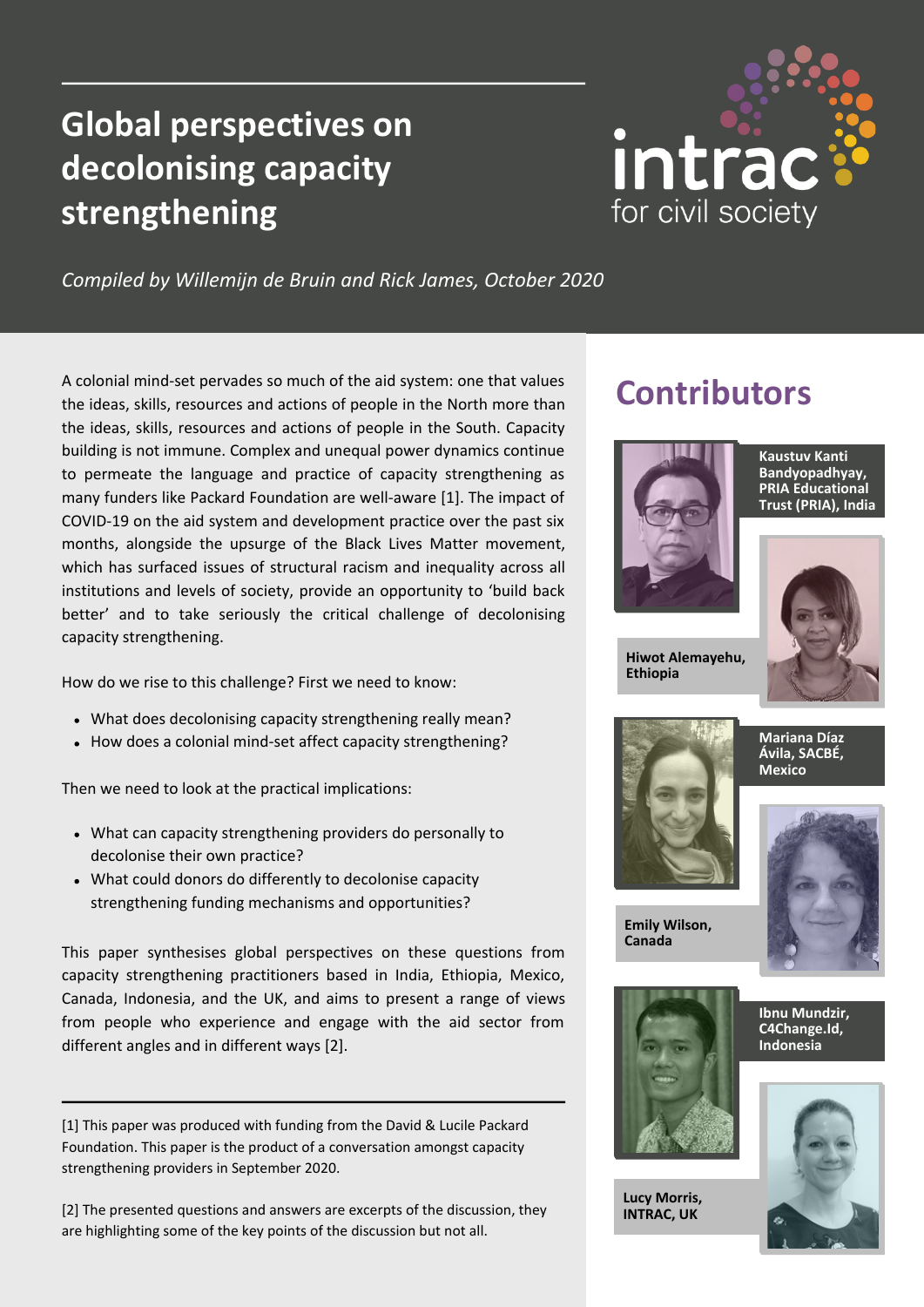#### **What does decolonising capacity strengthening mean to your work?**



**Kaustuv** India

Colonisation exists because of some kind of imposed international development framework, and capacity building efforts are defined around those principles. But if you liberalise these frameworks, the capacity strengthening sector will look very different. That is what I would call decolonising capacity strengthening. We need to come up with a set of principles that would allow Civil Society Organisations (CSOs) to define their own capacity needs and, based on their experience, come with suggestions of how they want to build those capacities. That is the starting point, and then we can jointly transform and define the framework from there. Capacity strengthening frameworks cannot be imposed, yet I can give many examples from the Indian and Asian context where donors and foundations impose frameworks upon the civil society sector. So, in short, the practice cannot change without changing the international development institutions themselves. It is a hard job but it needs to be done at some point in time!



**Hiwot** Ethiopia

Many of the challenges are institutionalized, it is in our systems. Much of this is related to funding, so I think it is very important to verify how funds are raised, dispersed and reported. This might give us some kind of idea of how the culture of inequality is embedded in our work. We really need to ask ourselves the questions of how contracts are managed, what protection and privilege are there, and who gets it? What behaviour is rewarded and what is penalised? What is permissible and what is not, and for who? Asking these questions will surface some of the inequality entrenched in the system and will help us understand how we can start dismantling it.



**Emily** Canada

Decolonising capacity strengthening is valuing different ways of knowing and different forms of knowledge, and bringing that into processes. It is also about giving value to relationships when working with organisations and people, and not only looking at technical solutions but really looking at relational issues and solutions, and surfacing those. So, when possible, and if there is openness to it, decolonising capacity strengthening is about discussing values and about investing time in co-creation processes and sharing experiences. In our work as capacity strengthening experts, we need to clarify at the beginning: what are we trying to do together? What is our shared vision? And what are our shared values?



**Mariana** Mexico

The first thought that comes into my mind when I think about decolonising capacity strengthening is that we have to get away from the assumption that somebody knows something, and somebody doesn't know something; the concept of teaching, which is unfortunately very embedded in the culture and the sector's work in Mexico. But at SACBÉ, when working with rural communities in natural protected areas we really go out there with the attitude that everyone knows something; something different, but something useful for the process. Decolonising capacity strengthening is a real challenge but I think that my baseline would be that everyone knows, everyone learns and everybody teaches.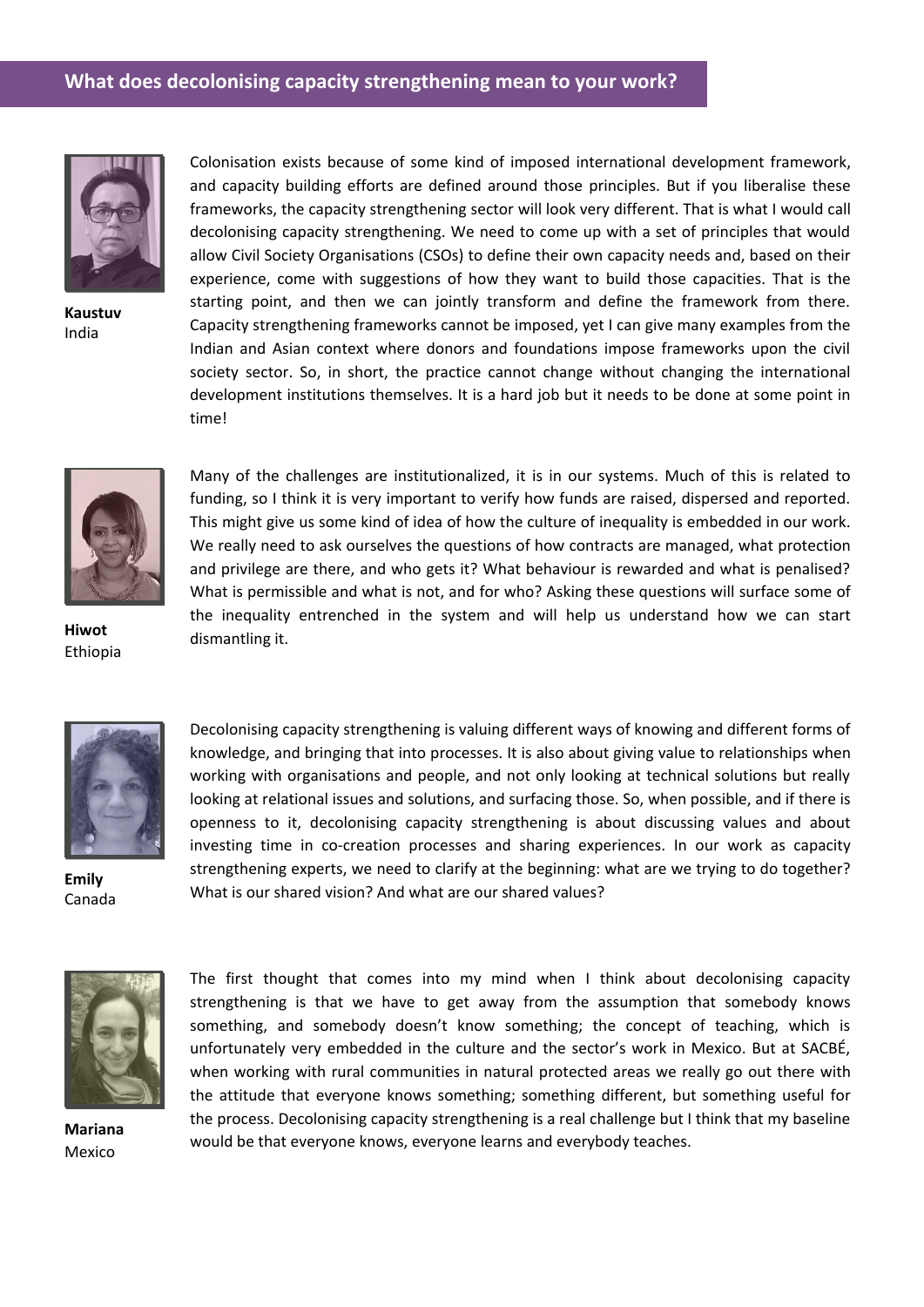

**Lucy** UK

The questions mentioned by others are very powerful; and when it comes to decolonising capacity strengthening, we really need to ask ourselves: whose voice is shared? Whose perspectives are listened to, and acted upon? And who is the actual client when it comes to the capacity strengthening work? It is also helpful to pay attention to where the focus of any support lies. The tendency in international development and humanitarian work, is to look for the gaps and what is not working and search for weaknesses. But every organisation has strengths too, and there is real power in thinking about the assets that an organisation has, and how to build on these to generate momentum for change. Participatory approaches and action research can also be ways to shift more traditional power dynamics, when it comes to an organisational change process and to harness the knowledge and perspectives of the wider organisation, and communities.

#### **How does a colonial mind-set affect capacity strengthening?**



International funds are very often tied up with some sort of agenda. But these agendas might not be the priority of these communities, or it might even conflict with their values. So, the mentality 'if you are paying the bills, you are setting the rules' is undermining decision making, talent, and innovation at the local level.

**Hiwot** Ethiopia



There is considerable inequality between local, national and international organisations when it comes to resources. I usually find in my engagement in projects co-implemented by international, national and local organisations, that the majority of the funds are with the international organisation, and only a small minority is distributed to, for example, a dozen of their partners. This increases the inequality instead of decolonising the space.

**Ibnu** Indonesia



It is very hard to erase differences. Even here in this small zoom conference we are confronted with this challenge. We have bigger more international focused organisations, such as INTRAC, versus small local organisations like us at SACBÉ in Mexico. These differences exist in our daily work as well, when we are working with people who are vulnerable and hungry and experience differences in a more radical form than us.

**Mariana** Mexico



**Kaustuv** India

What is also happening in our context, let's call it "corporatisation of capacity building", is another newer form of colonisation. Corporate social responsibility and social enterprise programmes are blindly copying corporate and business practices. So now we have a group of hybrid actors, who are trying to find solutions in the social sector based on their experience in the business sector. They are extrapolating their experience and answers to issues to a more complex context. I am not saying their sector is not complex, but the nature of the problems and the way you measure effectiveness of solutions in the social sector is very different. I consider this ignorance - rejecting over 40 years of civil society and social sector experience and trying to impose solutions in the name of innovation.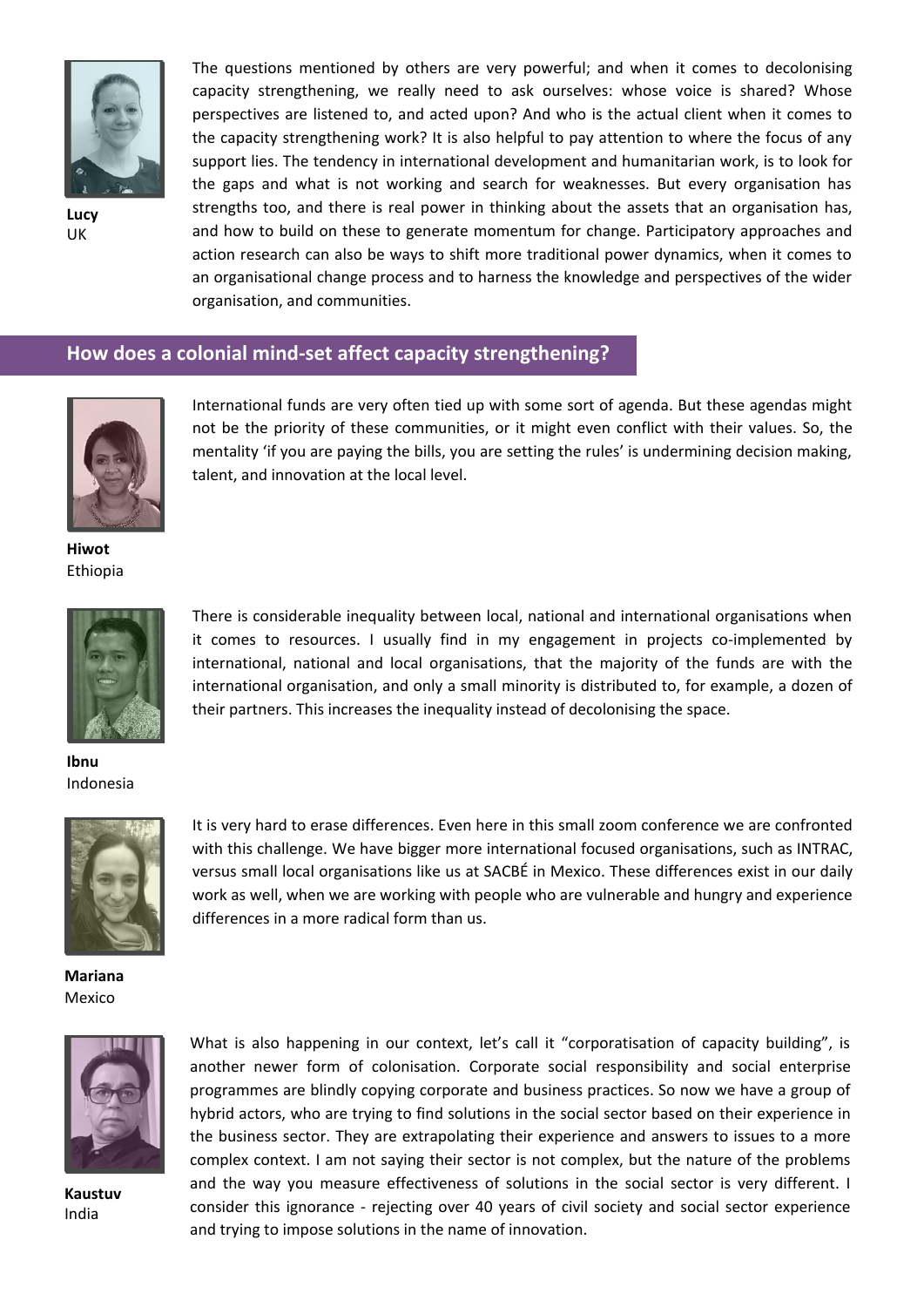### **What can capacity strengthening providers do personally to decolonise their own practice?**



For me, decolonising capacity strengthening is about how you can facilitate opportunities for the marginalized people to voice their concerns. Personally, it is also about asking myself: how does my behaviour contribute to the hierarchy in the sector and the structural injustice that I experience in communities that I work with here in Indonesia?

**Ibnu** Indonesia



At a personal level, a big part of it is about being aware of my own positionality and power as a practitioner in capacity strengthening. So being aware of this, taking time to reflect on it, but also actively bringing it out in order to ensure that people that I work with also get the opportunity to reflect on their positions. For me this is the start of the discussion, which is related to the whole idea of "inner work" and working from the inside-out as a practitioner.

**Emily** Canada



I really echo and agree with this inside-out approach, where we as capacity strengthening experts start with ourselves and are aware of our own power and positions. We need to be willing to ask the bold questions, sometimes to others but certainly also to ourselves, and this requires a very conscious effort from all who are involved in this sector.

**Hiwot** Ethiopia



**Lucy** UK

I would like to share a quote that helped me the most in terms of reflecting on this issue recently. It is from Nikki Silvestri: "Look at the places you withhold the truth. That's where you contribute to our world staying as it is. That's the nonlinear nature of how culture shapes socio-economics. If you're tolerating that person you need to fire; if you're allowing that toxic relationship dynamic to go unchecked; if you're procrastinating on a necessary hard decision. Complicity in one area of life, in the micro, echoes complicity in the macro. Racism exists because our collective micro complicities snowball into societal complicities". For me, this was just helpful because it made it very personal; where do I not speak up where I should? And where do I not challenge when I actually feel something is wrong? It also relates to that inside out approach that others have described.

> "Look at the places you withhold the truth. That's where you contribute to our world staying as it is."